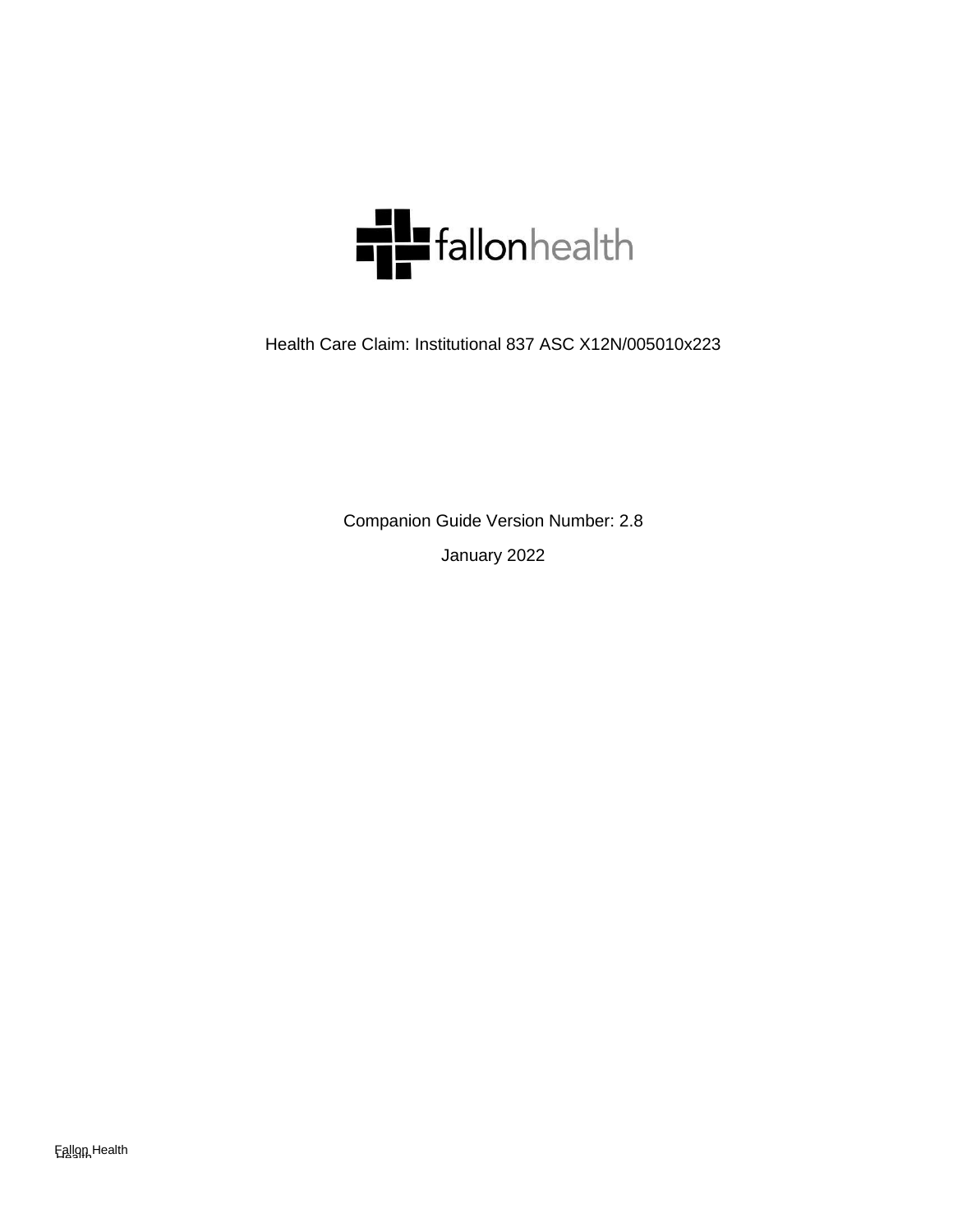## Document history

| <b>Revision date</b> | <b>Revision</b> | Commentary                                                                                       |
|----------------------|-----------------|--------------------------------------------------------------------------------------------------|
| March 2011           | 1.0             | <b>New</b>                                                                                       |
| 06/05/12             | 1.1             | Updated to 5010                                                                                  |
| 06/09/14             | 1.2             | Co-branded with FTC; updated table references and                                                |
|                      |                 | transaction availability.                                                                        |
| 09/15/15             | 2.0             | Updated to ICD-10; standardized corporate entity                                                 |
|                      |                 | names                                                                                            |
| 09/07/16             | 2.1             | Removed FTC; updated links; corrected loop info                                                  |
| 06/12/2017           | 2.2             | Updated Fallon Health EDI system Maintenance information                                         |
| 04/09/2018           | 2.3             | Updated the Clearing house information.                                                          |
| 05/14/2018           | 2.4             | Updated the Fallon Health EDI system Maintenance information                                     |
| 08/17/2018           | 2.5             | Updated the Clearing house information; also updated links to<br>Fallon Health Provider manuals. |
| 09/10/2019           | 2.6             | <b>Updated Claim Submission Limits</b>                                                           |
| 01/14/2022           | 2.7             | Updated the Fallon Health EDI system Maintenance information                                     |
| 3/15/2022            | 2.8             | Updated verbiage surrounding max # of Service Lines                                              |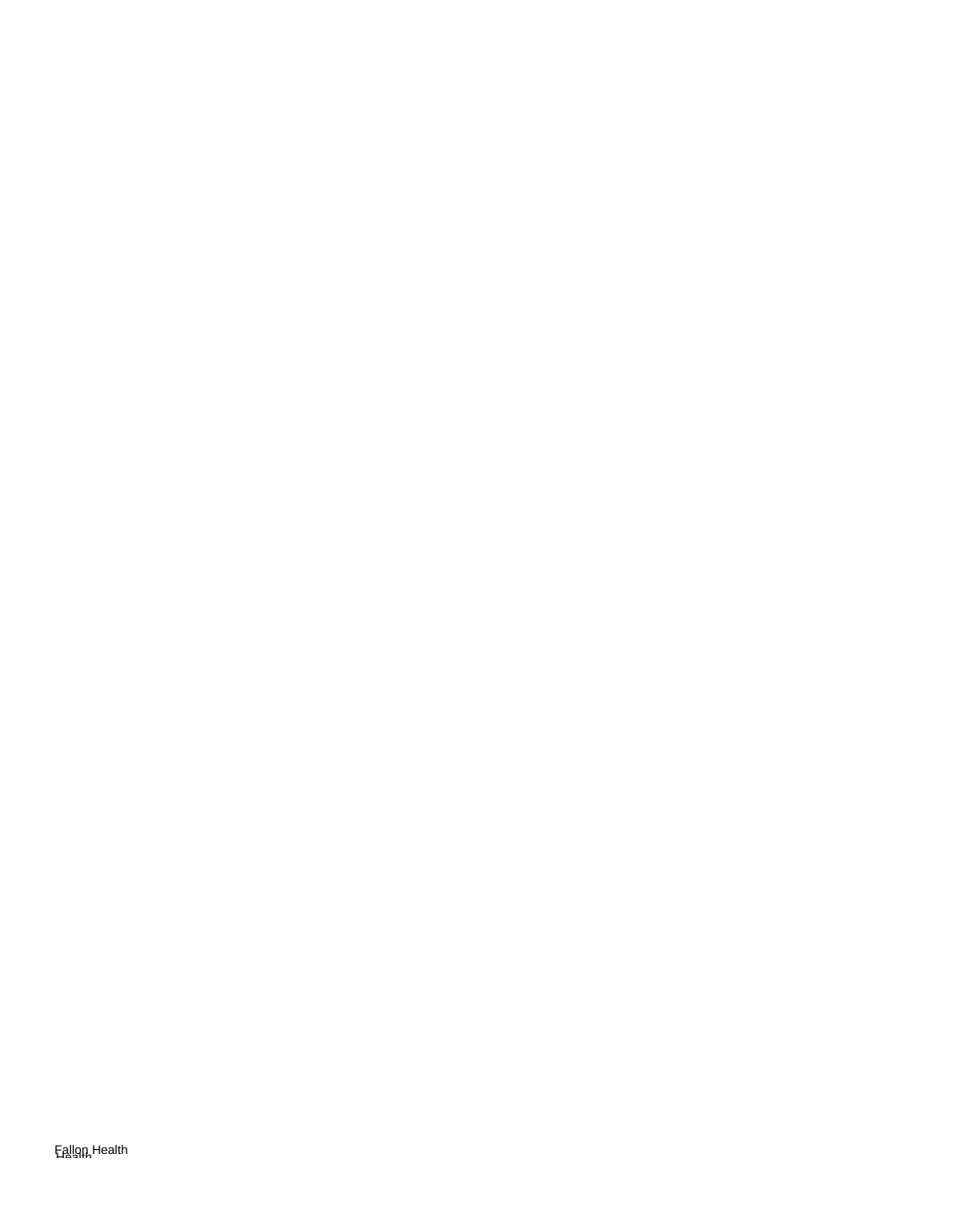# Table of contents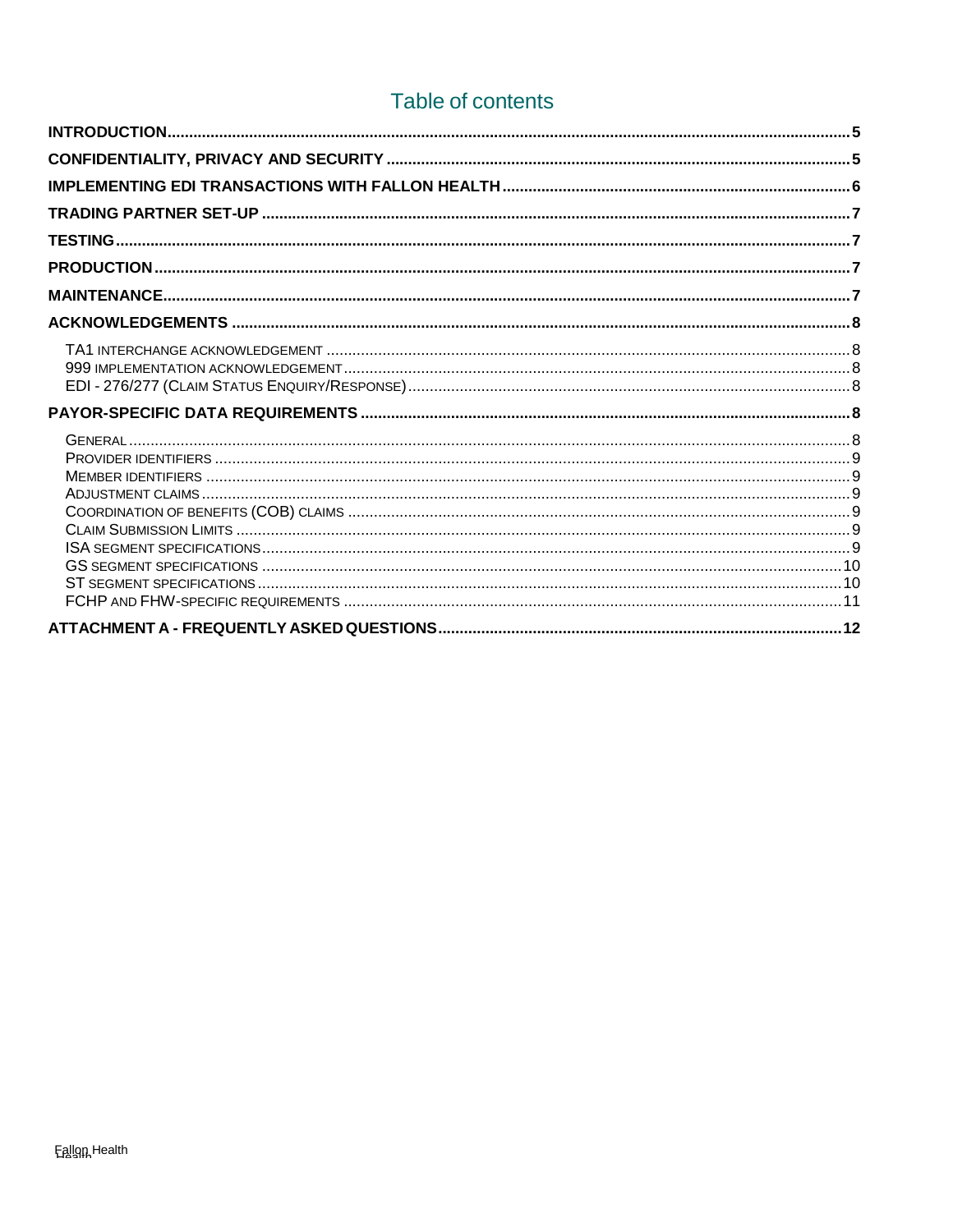## <span id="page-4-0"></span>**Introduction**

The Health Insurance Portability and Accountability Act – Administration Simplification (HIPAA-AS) requires that Fallon Health (FCHP), Fallon Health Weinberg, and all other covered entities comply with the electronic data interchange standards for health care as established by the Secretary of Health and Human Services. The department of Health and Human Services (HHS) released the Final Rule adopting the updated versions of the standards under the Health Insurance Portability and Accountability Act (HIPAA). This rule updates the mandated X12 transactions to version 005010 with a compliance date of January 1, 2012. The 5010 Technical Report Type 3s (TR3s) for each transaction can be downloaded for a fee from the WPC Web site, [www.wpc-edi.com/.](http://www.wpc-edi.com/)

Although the TR3s contain requirements for use of specific segments and data elements within the segments, the reports were for use by all health benefit payors. This document has been prepared as a Fallon Health-specific companion document to the TR3s to clarify when conditional data elements and segments must be used for Fallon Health reporting, and to identify those codes and data elements that do not apply to Fallon Health.

This companion guide document supplements, but does not contradict, any requirements in the 837 version 5010 TR3.

The intended audience for this document is the technical area that is responsible for submitting electronic claims transactions to Fallon Health. In addition, this information should be communicated and coordinated with the provider's billing office in order to ensure the required billing information is provided to their billing agent/submitter.

## <span id="page-4-1"></span>Confidentiality, privacy and security

Maintaining the confidentiality of personal health information has been, and continues to be, one of Fallon Health's guiding principles. Fallon Health has a strict confidentiality policy with regard to safeguarding patient, employee and health plan information. All staff is required to be familiar with, and comply with, Fallon Health's policy on the confidentiality of member personal and clinical information to ensure that all member information is treated in a confidential and respectful manner. The policy permits use or disclosure of member's medical or personal information only as necessary to conduct required business, care management, approved research or quality assurance or measurement activities, or when authorized to do so by a member or as required by law.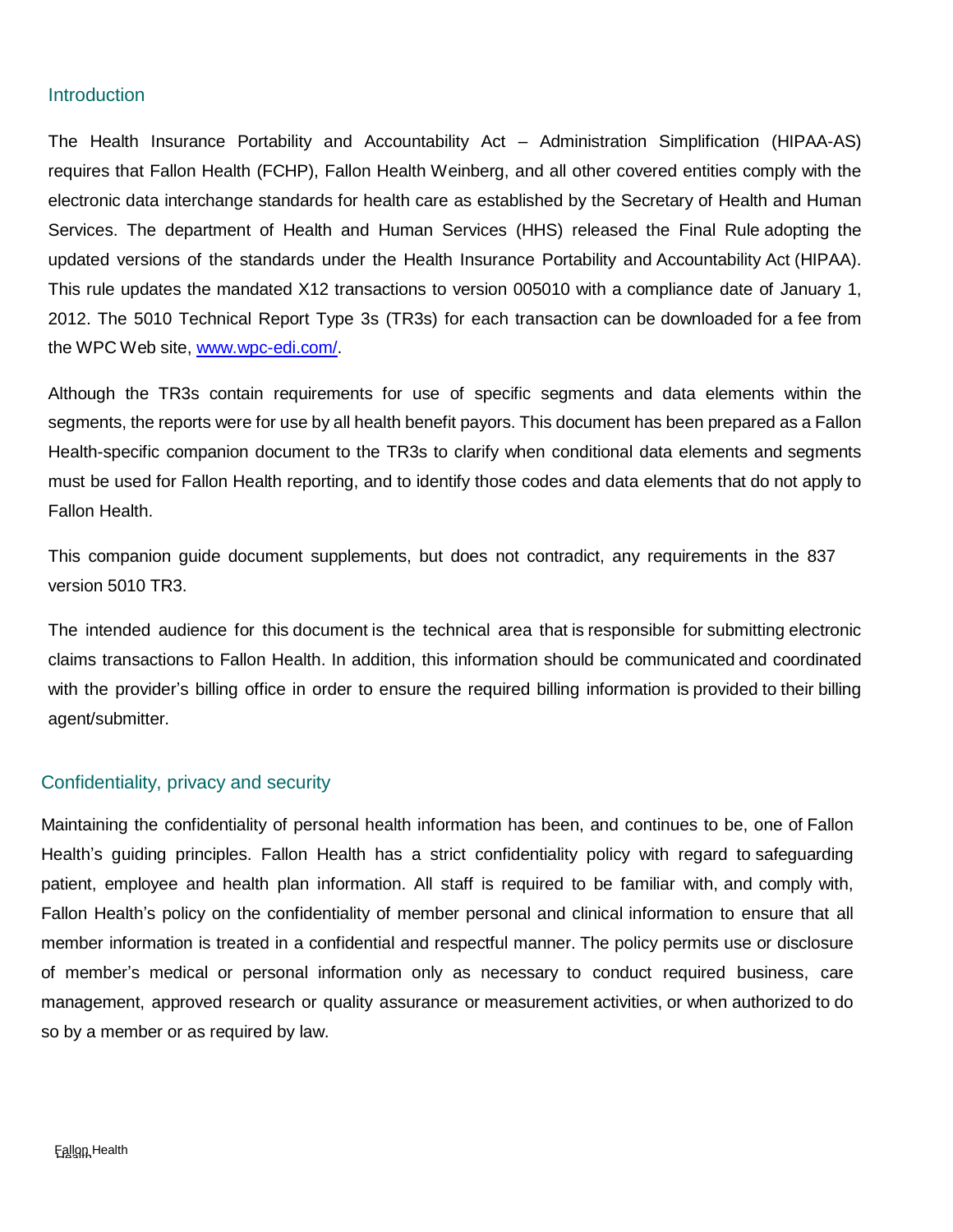In order to comply with our own internal policies and the provisions of the Health Insurance Portability and Accountability Act, 1996 (HIPAA), Fallon Health has outlined specific requirements applicable to the electronic exchange of protected health information (PHI) including provisions for:

- maintaining confidentiality of protected information
- confidentiality safeguards
- security standards
- return or destruction of protected information
- compliance with state and federal regulatory and statutory requirements
- required disclosure
- use of business associates

## <span id="page-5-0"></span>Implementing EDI transactions with Fallon Health

Contact an EDI Coordinator at:

Fallon Health: 1-866-275-3247, option 6, or e-mail [edi.coordinator@Fallon](mailto:edi.coordinator@fallonhealth.org) Health.org

Set-up for direct submission to Fallon Health:

Providers wishing to request a claim status directly to Fallon Health in the EDI 837 format should contact an EDI Coordinator at 1-866-275-3247, option 6, or via e-mail to [edi.coordinator@fallonhealth.org.](mailto:edi.coordinator@fallonhealth.org) The information necessary for implementation will be provided and an enrollment packet in PDF format can be obtained from the Fallon Health website at [fallonhealth.org/providers/provider-tools/provider](http://www.fchp.org/providers/provider-tools/provider-tools-registration.aspx)[tools-registration.aspx](http://www.fchp.org/providers/provider-tools/provider-tools-registration.aspx)

Set-up for submission to Fallon Health via a clearinghouse

Providers wishing to submit a claim to Fallon Health via a clearinghouse should contact the clearinghouse directly and provide them with our Payor ID number. A Payor ID number is required for claim submissions that go through a clearinghouse and is used to route your claims to the correct health plan for payment. Our contracted clearinghouses and associated Payor IDs are listed below:

- **Change Healthcare (formerly known as Emdeon or WebMD)** Call 1-800-845-6592 or visit their website at [http://www.changehealthcare.com](http://www.changehealthcare.com/) Fallon Health: Payor ID: 22254; FHW: Payor ID: 22254
- **NEHEN** Call: 1-781-907-7210 Website: [nehen.org](file://///emcprd01/group/EDI%20Data/5010%20&%20ICD10/EDI%20Companion%20Guides/Final/nehen.org) Email: [nehen@maehc.org](mailto:nehen@maehc.org)
- **Athena Health** (Billing Service ) Call: 1-617-402-1000 or Website: [athenahealth.com](file://///emcprd01/group/EDI%20Data/5010%20&%20ICD10/EDI%20Companion%20Guides/Final/athenahealth.com)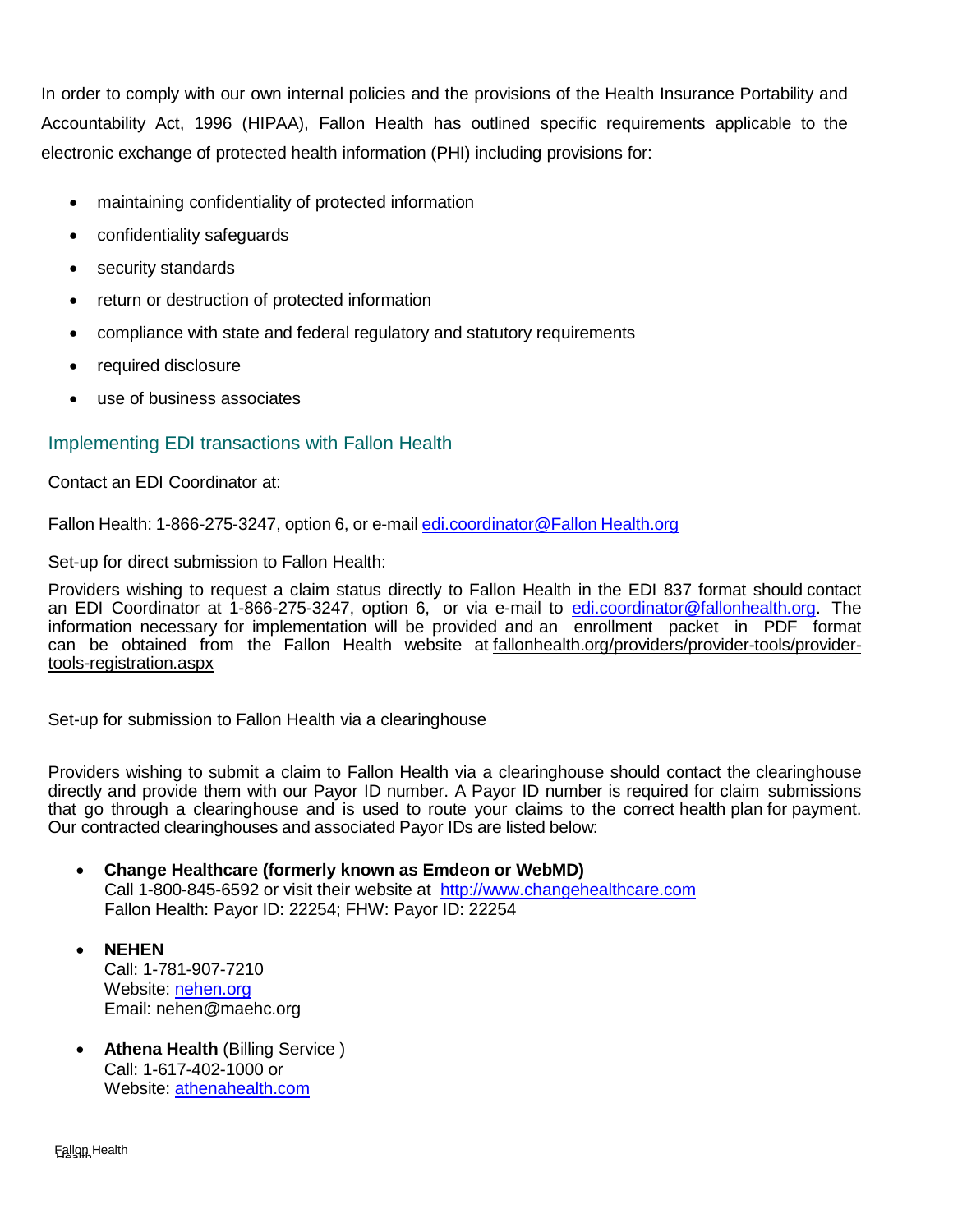## <span id="page-6-0"></span>Trading partner set-up

There are many data elements in the ISA segment of the X12N 837 version 5010 TR3 specifications that are used for processing control purposes. For example, the ISA segment contains data elements such as authorization information, security information, sender identification and receiver identification that can be used for control purposes. These data elements are agreed upon by the trading partners prior to exchange of electronic information. Fallon Health specific requirements are defined in subsequent sections of this document.

## <span id="page-6-1"></span>**Testing**

All trading partners are required to test the exchange of electronic transactions with Fallon Health prior to the exchange of production files with live data.

All test files will be processed at time of receipt, and feedback to the trading partner will occur within five business days. This feedback will occur via e-mail. Preliminary test files should contain no more than 25 claims. Simulation testing will occur once the preliminary testing is complete. Files for simulation testing should contain at least as many claims as an expected production file.

Fallon Health requires the following naming convention for all test files submitted: XXMMDDYYVT.txt (10-character maximum). The first two letters are used to identify trading partner, then two-digit month, two-digit day, two-digit year, version number and test file indicator. If multiple files are to be sent on the same day, version numbers would need to be sent as part of the file naming convention.

The test indicator is crucial to the entry of the file into the test environment. Test files submitted through a clearinghouse will be named according to their current agreed- upon naming convention.

## <span id="page-6-2"></span>**Production**

At the completion of successful simulation testing, trading partners will be given a production username and password, as well as a date to begin the exchange of compliant production transaction files.

Fallon Health requires the following naming convention for all production files submitted: XXMMDDYYV1.837 (10-character maximum). The first two letters are used to identify trading partner, then two-digit month, two-digit day, two-digit year, version number, and production file indicator. If multiple files are to be sent on the same day, then version numbers would need to be sent as part of the file naming convention.

The production indicator is crucial to the entry of the file into the production environment.

## <span id="page-6-3"></span>**Maintenance**

Routine downtime is scheduled weekly from 6 PM to 11 PM on Thursdays and 8 AM to 12 PM on Sundays to support maintenance and enhancements for all EDI transactions. Non-routine downtime will be communicated via email at least one week in advance. Emergency unscheduled downtime will be communicated to trading partners via email within one hour following the determination that emergency downtime is needed.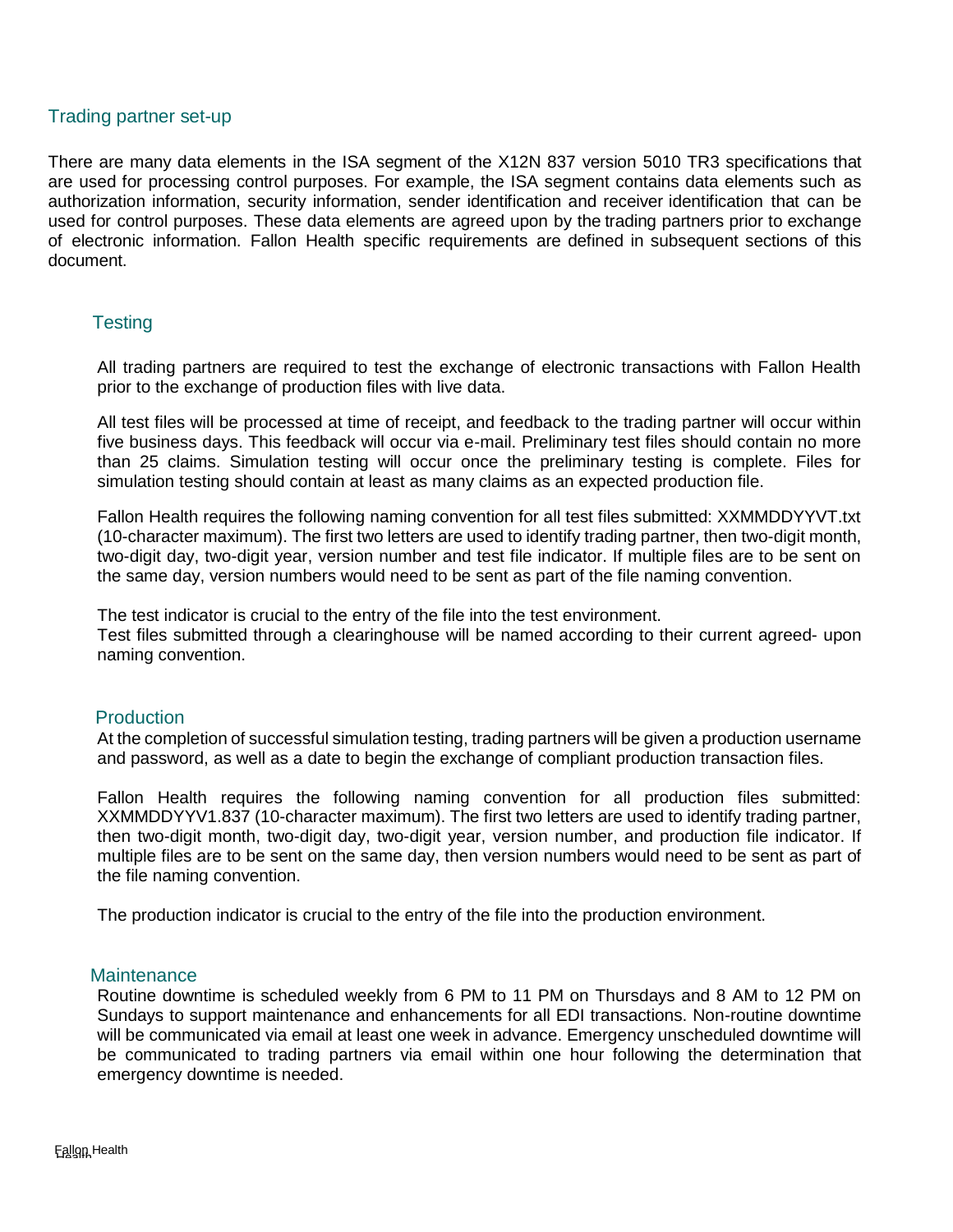## <span id="page-7-0"></span>Acknowledgements

#### <span id="page-7-1"></span> **TA1 interchange acknowledgement**

Both lines of business will generate a TA1 acknowledgement if the trading partner requests it by submitting a 1 in the ISA14. If a trading partner does not want a TA1 acknowledgement, a 0 should be submitted in the ISA14.

#### <span id="page-7-2"></span> **999 implementation acknowledgement**

Both lines of business will generate 999 acknowledgements for all trading partners. It is the trading partner's responsibility to retrieve and review the 999 to determine if Fallon Health accepted or rejected the file in its entirety.

#### <span id="page-7-3"></span> **EDI - 276/277 (Claim Status Enquiry/Response)**

Claim Status is available from Fallon Health as a separate transaction. We are currently capable of accepting both batch and real-time submissions. Please contact the EDI Team directly if you are interested, as additional testing is required in order to take advantage of this transaction.

## <span id="page-7-4"></span>Payor-specific data requirements

#### <span id="page-7-5"></span> **General**

This section is designed to assist with the specific data elements and segments that are required by Fallon Health in order to appropriately process claims for payment.

EDI-837 requires the following terminators Segment Terminator (ASCII Value 126) ~ Data Element Separator (ASCII Value 42) Sub-element Terminator (ASCII Value 62) >

Provider manuals containing details on our billing procedures for both Fallon Health are available at the appropriate websites listed below.

Fallon Health: [http://www.fchp.org//providers/provider-manual.aspx](http://www.fchp.org/providers/provider-manual.aspx)

FHW: <http://fallonweinberg.org/Providers/provider-manual.aspx>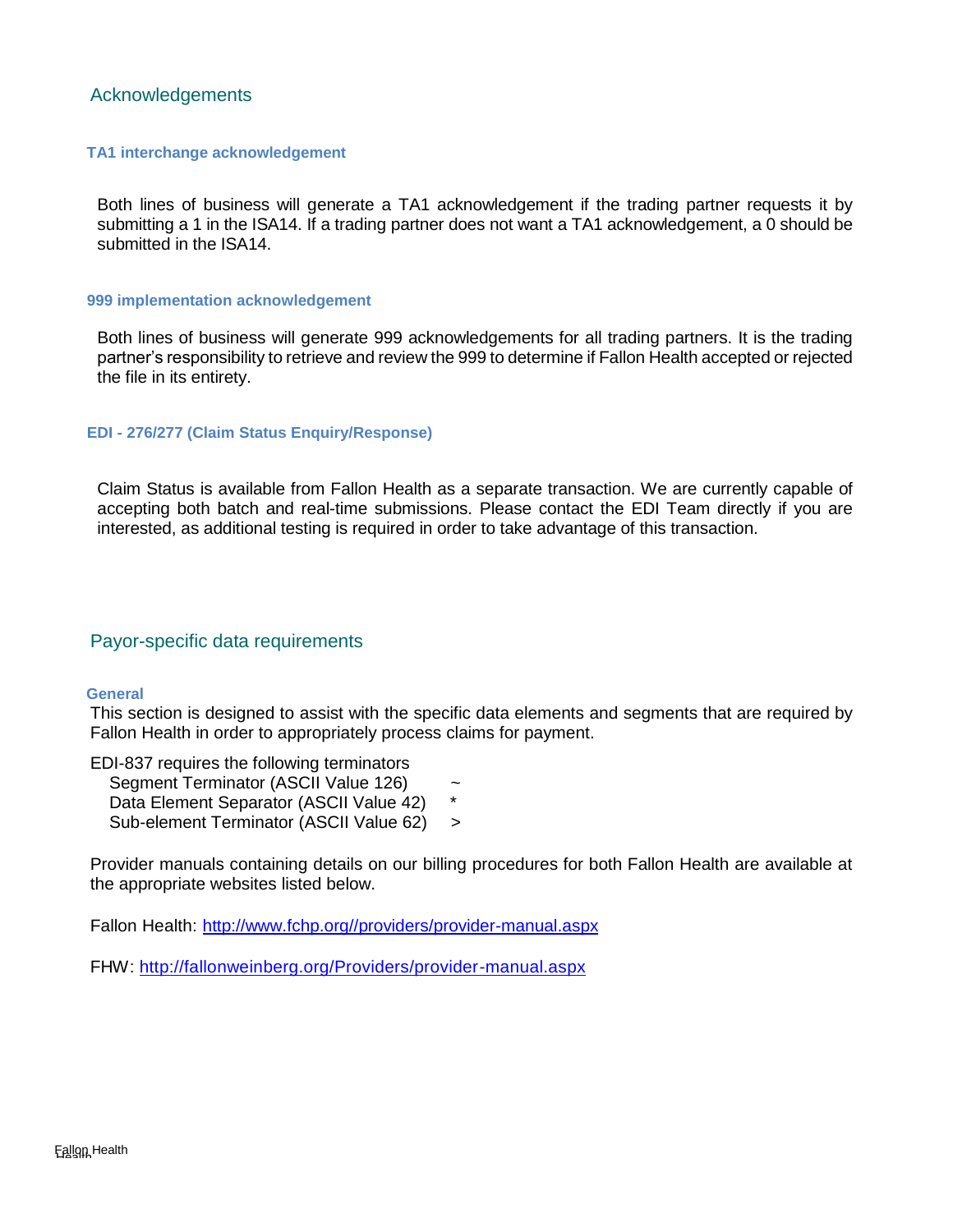#### <span id="page-8-0"></span>**Provider identifiers**

The Health Insurance Portability and Accountability Act requires providers to use their National Provider Identifier (NPI) when submitting claims electronically. In order to process claims appropriately and in a timely manner, Fallon Health requires NPIs be submitted as the provider identifiers.

#### <span id="page-8-1"></span>**Member identifiers**

In order to process claims appropriately and in a timely manner, the member's Fallon Health ID number needs to be populated in the appropriate loops and segments. The subscriber's member ID is populated in loop 2010BA NM109.

#### <span id="page-8-2"></span>**Adjustment claims**

Fallon Health has the ability to process electronic claims submitted with certain claim frequency codes as adjustments to existing claims when the patient account number and the billing provider of the newly submitted claim matches an existing claim. In order for these to process correctly, a 7 (Replacement of prior claim) or 8 (Void/Cancel of prior claim) should be submitted in the 2300 CLM05-3.

#### <span id="page-8-3"></span>**Coordination of benefits (COB) claims**

Providers should submit any CAS segments (Claim level adjustments) in the 2320 loop on 837 files. Fallon Health will consider claims with this information for coordination of benefits review.

#### <span id="page-8-4"></span>**Claim Submission Limits**

Claims Allowed per Transactions (ST/SE envelope): Per HIPAA implementation guidelines regarding the CLM (Claim Information) segment, Fallon Health requires trading partners limit the size of the transaction (ST/SE) envelope to a maximum of 5,000 CLM segments.

In addition, Fallon Health strongly recommends to limit the claim submission file size to be under 10MB for processing efficiency.

<span id="page-8-5"></span>

| <b>Size</b>    |                     | Reg |    |                                     | <b>Fallon Health notes</b>                           |                                               |
|----------------|---------------------|-----|----|-------------------------------------|------------------------------------------------------|-----------------------------------------------|
|                | <b>Description</b>  |     |    | <b>Field Description</b>            | <b>Fallon Health-specific</b>                        |                                               |
|                |                     |     | #  |                                     | requirements                                         |                                               |
|                | Interchange control | R   |    |                                     |                                                      |                                               |
|                | header              |     |    |                                     |                                                      |                                               |
| $\overline{2}$ |                     | R   |    | Authorization information qualifier | 00                                                   |                                               |
| 10             |                     | R   | 2  | Authorization information           | <b>Blank fill</b>                                    |                                               |
| $\overline{2}$ |                     | R   |    | Security information qualifier      | 00                                                   |                                               |
| 10             |                     | R   | 4  | Security information                | <b>Blank fill</b>                                    |                                               |
| $\overline{2}$ |                     | R   | 5  | Interchange ID qualifier            | <b>ZZ</b>                                            |                                               |
| 15             |                     | R   | 6  | Interchange sender ID               | <b>Trading partner name</b>                          | Limited to 15 characters.                     |
| 2              |                     | R   |    | Interchange ID qualifier            | ZZ                                                   |                                               |
| 15             |                     | R   | 8  | Interchange receiver ID             | <b>FCHP or FHW</b>                                   | Appropriate to the line of                    |
|                |                     |     |    |                                     |                                                      | business                                      |
| 6              |                     | R   | 9  | Interchange date                    | <b>YYMMDD</b>                                        |                                               |
| 4              |                     | R   | 10 | Interchange time                    | 24-hour time                                         |                                               |
|                |                     | R   | 11 | Repetition separator                | Any                                                  | value other than the Please reference TR3 for |
|                |                     |     |    |                                     | element<br>data                                      | separator, change to the usage of this        |
|                |                     |     |    |                                     | component                                            | element element as it is no longer a          |
|                |                     |     |    |                                     | separator, and the segment data element and is now a |                                               |
|                |                     |     |    |                                     | terminator                                           | delimiter.                                    |
|                |                     |     |    |                                     |                                                      |                                               |

#### **ISA segment specifications**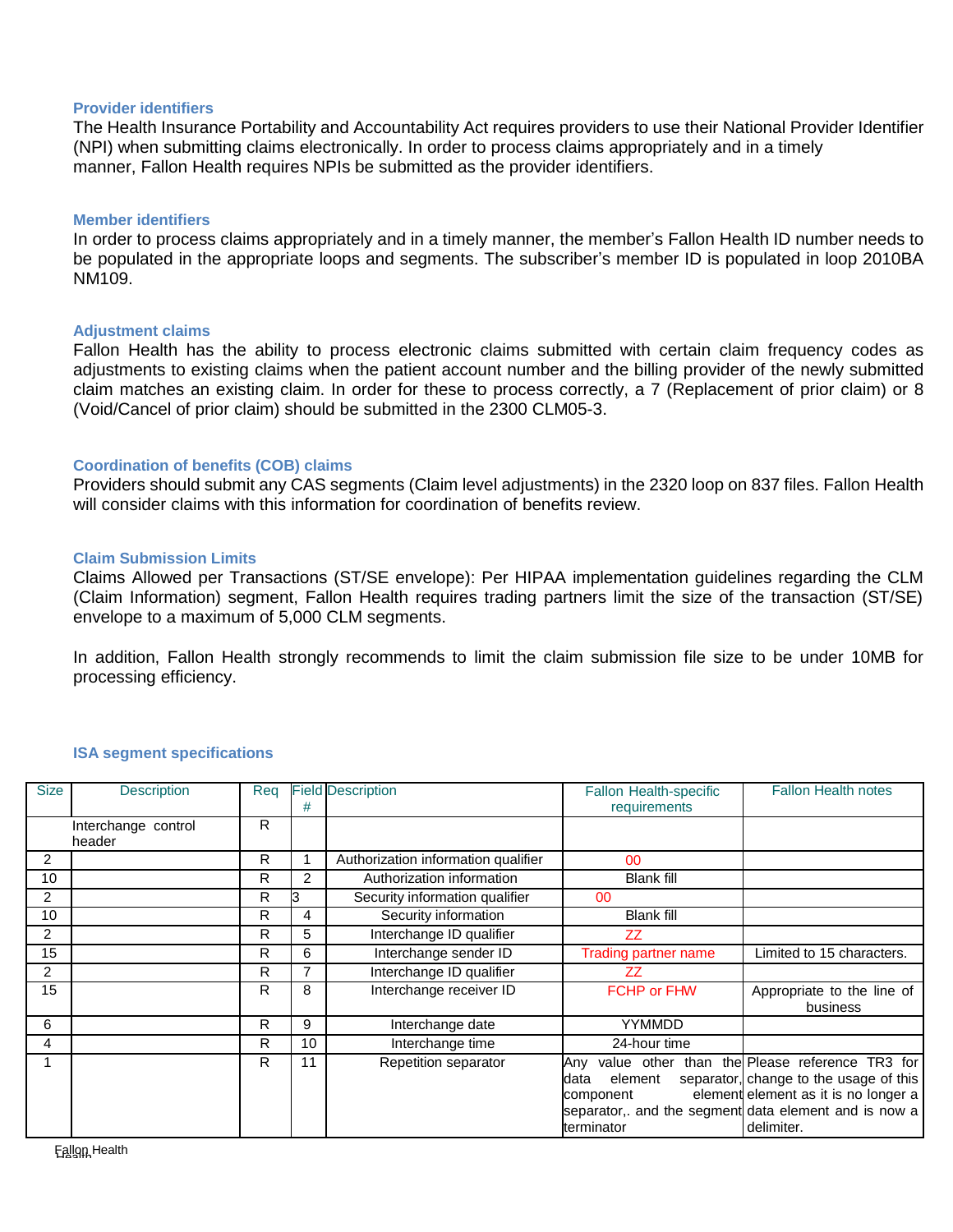|  |    | Interchange control version number | 005010                   |  |
|--|----|------------------------------------|--------------------------|--|
|  | 13 | Interchange control number         | Unique number sent by TP |  |
|  | 14 | Acknowledgement requested          | 0 or 1                   |  |
|  | 15 | Usage indicator                    | T for Test or P for      |  |
|  |    |                                    | Production               |  |
|  | 16 | Sub-element terminator             |                          |  |

BOLD indicates value should be submitted as shown. All fields in the ISA are required and fixed length and should be blank filled if field value sent is not at the requested length.

## <span id="page-9-0"></span>**GS segment specifications**

| <b>Size</b> | Reg<br><b>Description</b> |   | Fiel           | <b>Descriptio</b>                           | <b>Fallon</b><br>Health-  | <b>Fallon Health notes</b>                                                          |
|-------------|---------------------------|---|----------------|---------------------------------------------|---------------------------|-------------------------------------------------------------------------------------|
|             | Functional<br>group       | R | specific<br>n  |                                             |                           |                                                                                     |
| 2           |                           | R |                | Functional identifier code                  | HС                        |                                                                                     |
| $2 - 15$    |                           | R | $\overline{2}$ | Application sender's code                   | Tax<br>Partner<br>Trading |                                                                                     |
| $2 - 15$    | R                         |   | 3              | Application receiver's code                 | FALLON837I or FHW837I     | Appropriate to the line of<br>business; must match the<br>line of business in ISA08 |
| 8           | R                         |   | 4              | Date                                        | <b>CCYYMMDD</b>           |                                                                                     |
| $4 - 8$     | R.                        |   | 5              | Time                                        | <b>HHMM</b>               |                                                                                     |
| $1 - 9$     | R                         |   | 6              | Group control number                        | Group control number      |                                                                                     |
| $1 - 2$     | R                         |   |                | Responsible agency code                     |                           |                                                                                     |
| $1 - 12$    | R                         |   | 8              | Version/release/industry identifier<br>code | 005010X223A2              |                                                                                     |

BOLD indicates value should be submitted as shown.

## **ST segment specifications**

<span id="page-9-1"></span>

| <b>Size</b> | <b>Description</b>     | Rea | <b>Field</b> | <b>Description</b>                        | <b>Fallon Health-specific</b><br>requirements | <b>Fallon Health notes</b>                                       |
|-------------|------------------------|-----|--------------|-------------------------------------------|-----------------------------------------------|------------------------------------------------------------------|
|             | Transaction set header | R   |              |                                           |                                               |                                                                  |
|             |                        |     |              | Transaction set identifier code           | 837                                           |                                                                  |
| 4-9         |                        | R   |              | Transaction set control number            | ID# or counter                                |                                                                  |
| 1-35        |                        | R   |              | convention<br>Implementation<br>reference | 005010X223A2                                  | Should be the same value<br>las what is submitted in the<br>GS08 |

BOLD indicates value should be submitted as shown.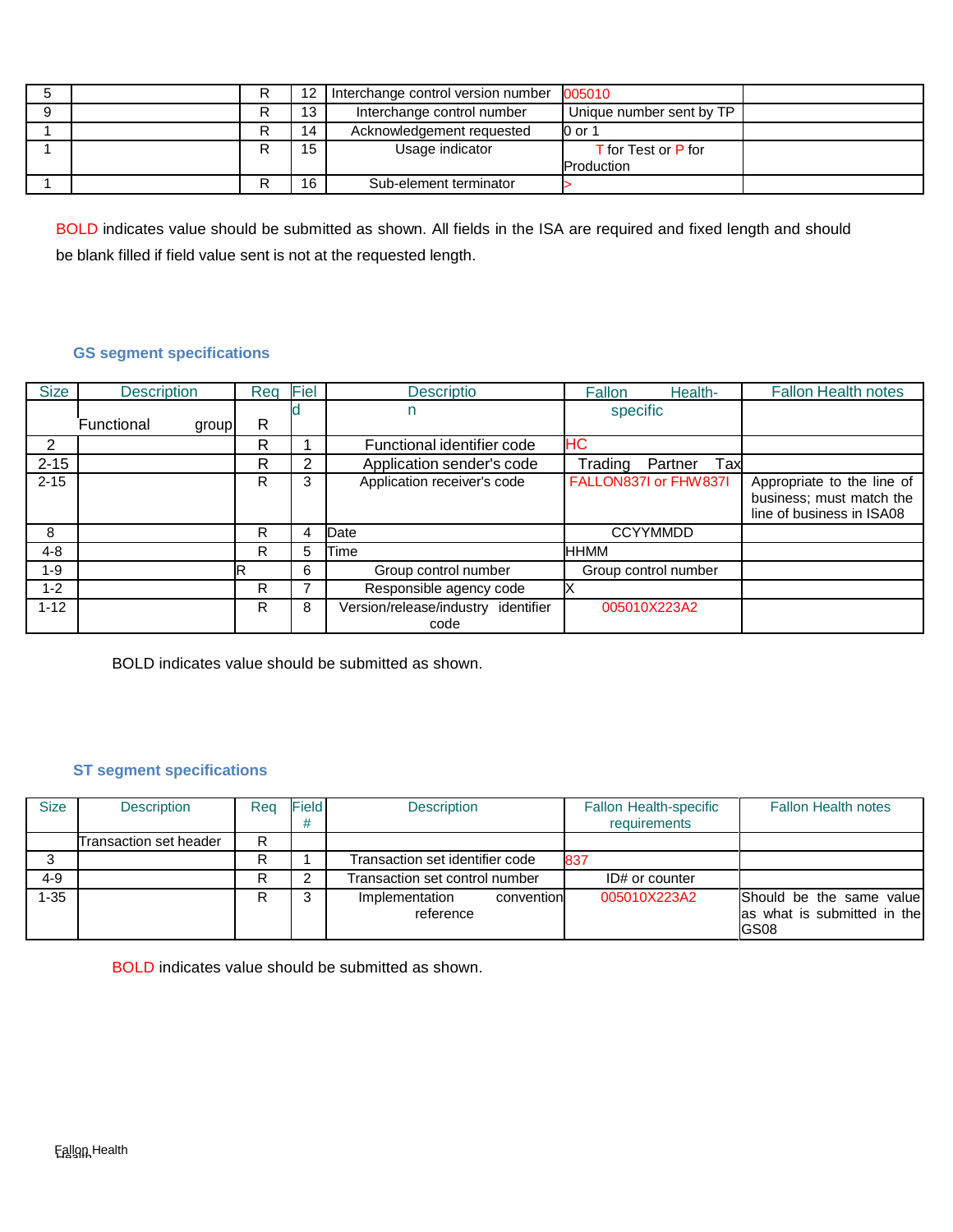## **FCHP and FHW-specific requirements**

<span id="page-10-0"></span>

| Loop   |                 | <b>Seg Description</b>         | Re           | <b>Field</b>  | <b>Description</b>                   | Fallon<br>Health-<br>specific      | Fallon<br><b>Health</b><br>notes                                                                                                                                                                                                                                                                                                                                       |
|--------|-----------------|--------------------------------|--------------|---------------|--------------------------------------|------------------------------------|------------------------------------------------------------------------------------------------------------------------------------------------------------------------------------------------------------------------------------------------------------------------------------------------------------------------------------------------------------------------|
| 2010AA | NM <sub>1</sub> | Billing provider name          | R            |               |                                      |                                    |                                                                                                                                                                                                                                                                                                                                                                        |
|        |                 |                                |              | <b>NM108</b>  | Identification code qualifier        | ХX                                 |                                                                                                                                                                                                                                                                                                                                                                        |
|        |                 |                                |              | <b>NM109</b>  | Identification code                  | <b>Billing provider NPI</b>        |                                                                                                                                                                                                                                                                                                                                                                        |
| 2010AB |                 | NM1 Pay-to address name        | S            |               |                                      |                                    | Please reference TR3 for<br>change to the usage of this<br>loop/segment and note that<br>Fallon Health will continue<br>to make payments to the<br>address in our claims<br>processing system and not<br>to the address submitted in<br>this loop.                                                                                                                     |
| 2010BA | NM1             | Subscriber name                | R.           |               |                                      |                                    | Please reference TR3<br>for change to the usage<br>of this loop/segment                                                                                                                                                                                                                                                                                                |
|        |                 |                                |              |               | SBR108 Identification code qualifier | ΜI                                 |                                                                                                                                                                                                                                                                                                                                                                        |
|        |                 |                                |              | <b>SBR109</b> | Identification code                  | Member ID number                   | Member ID found on<br>member ID card                                                                                                                                                                                                                                                                                                                                   |
| 2000C  | <b>HL</b>       | Patient hierarchical<br>level  | S            |               |                                      |                                    | Please reference TR3<br>for change to the usage                                                                                                                                                                                                                                                                                                                        |
|        |                 | PAT Patient information        | $\mathsf{R}$ |               |                                      |                                    | of this loop/segment                                                                                                                                                                                                                                                                                                                                                   |
| 2010CA | NM <sub>1</sub> | Patient name                   | R            |               |                                      |                                    |                                                                                                                                                                                                                                                                                                                                                                        |
| 2300   | <b>CLM</b>      | Claim information              | R            |               |                                      |                                    |                                                                                                                                                                                                                                                                                                                                                                        |
|        |                 |                                |              | CLM01         | Claim Submitter's Identifier         | <b>Patient Control Number</b>      | Individual number used to<br>identify specific claims.<br>Can be a maximum of 38<br>alpha/numeric characters.<br>A unique identifier for<br>each claim is preferred,<br>but not required.                                                                                                                                                                              |
|        |                 |                                |              |               | CLM05-3 Claim frequency type code    | Valid claim frequency type<br>code | If a 7 or 8 are received in<br>this data element, we will<br>try to process this claim as<br>adjustment to<br>an<br>an<br>existing claim. Reference<br>section<br>above<br>on<br>adjustment claims.<br>All DX code qualifiers are<br>now required to be the 3-<br>character ICD10 codes. In<br>the<br>all cases,<br>existing<br>ICD9 code will be prefaced<br>with "A" |
| 2400   | HI.             | Diagnosis<br>Code<br>Qualifier | R            | <b>HI01</b>   | Code<br>list<br>qualifier<br>code    | ICD-10 Qualifier                   |                                                                                                                                                                                                                                                                                                                                                                        |

11-660-011 Rev. 00 6/11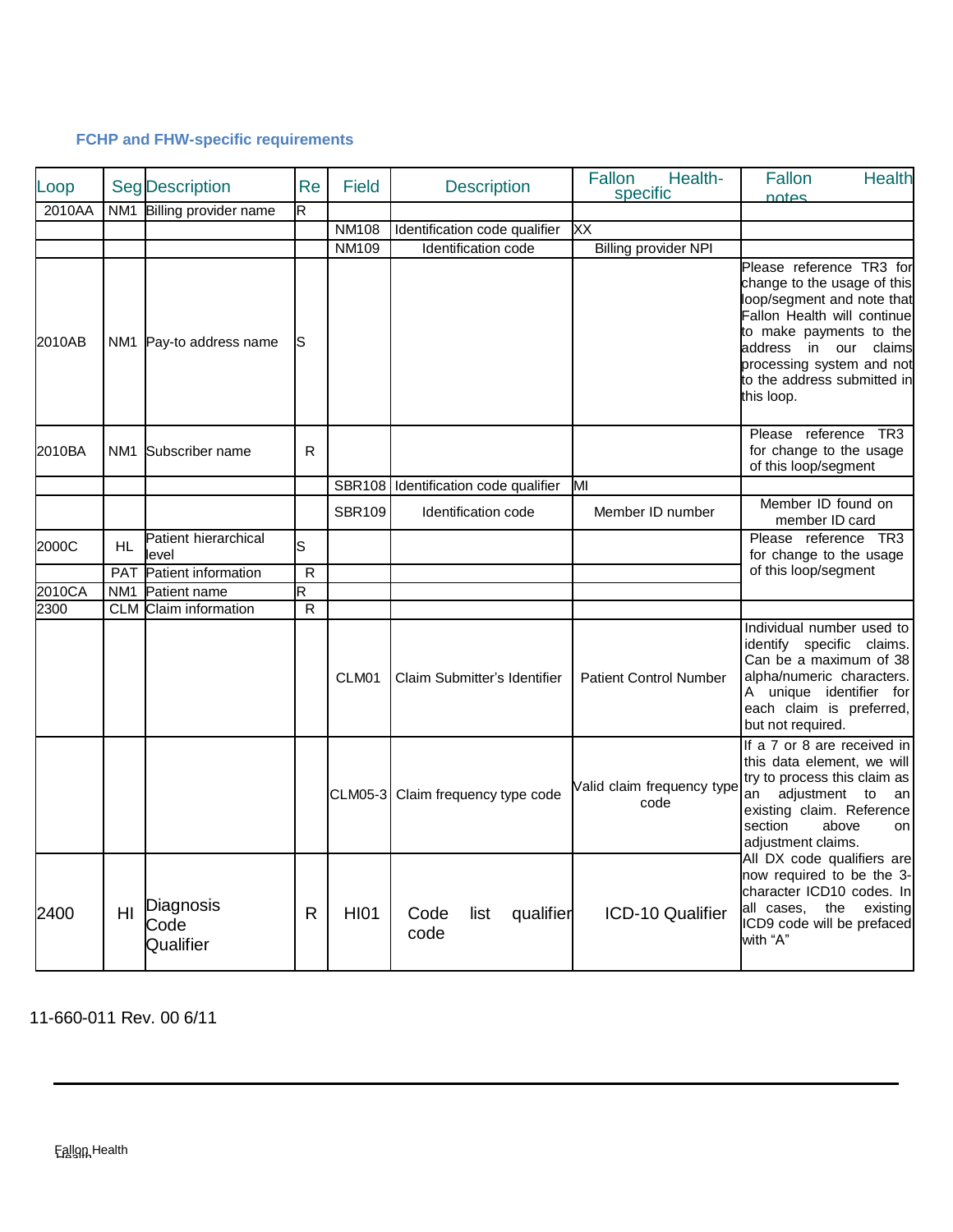# <span id="page-11-0"></span>Attachment A - Frequently asked questions

Q: What are Fallon Health's ICD-10 requirements?

A: Fallon Health is complying with the CMS mandated changeover date of 10/01/15. Claims submitted with ICD-9 information for dates of service after 10/01/15 may not be processed.

Q: I did not test with Fallon Health; will I be able to submit claims?

A: Yes. As long as you submit a version 5010 claim file with correct ICD-10 information, this should pass validation and be accepted for further processing.

Q: What are the specific changes for ICD-10?

A: All the diagnosis code qualifiers have changed with the addition of an "A" prefix. For example, Primary Diagnosis was "BK" for ICD-9, and will be "ABK" for ICD-10. This is universal for all code qualifiers; "A" must be added to indicate ICD-10 codes.

Q: When will Fallon Health begin accepting ICD-10 Codes?

A: Fallon Health will comply with the posted CMS regulations and will begin accepting ICD-10 codes for dates of service beginning 10/01/15.

Q: How do I bill an inpatient claim that goes across the ICD-10 transition date?

A: Inpatient claims are billed based on discharge date. If an admission is before 10/01, with a discharge date up to and including 09/30, the entire claim is to be submitted with ICD-9 codes. If admitted prior to 10/01, and a discharge date on 10/01 or after, the entire claim should be submitted with ICD-10 codes.

Q: How do I bill an outpatient claim that goes across the ICD-10 transition date?

A: Outpatient claims must be split: bill all services up to and including 09/30 on a separate bill with ICD-9 codes. Services starting 10/01 and after should be billed separately with ICD-10 codes.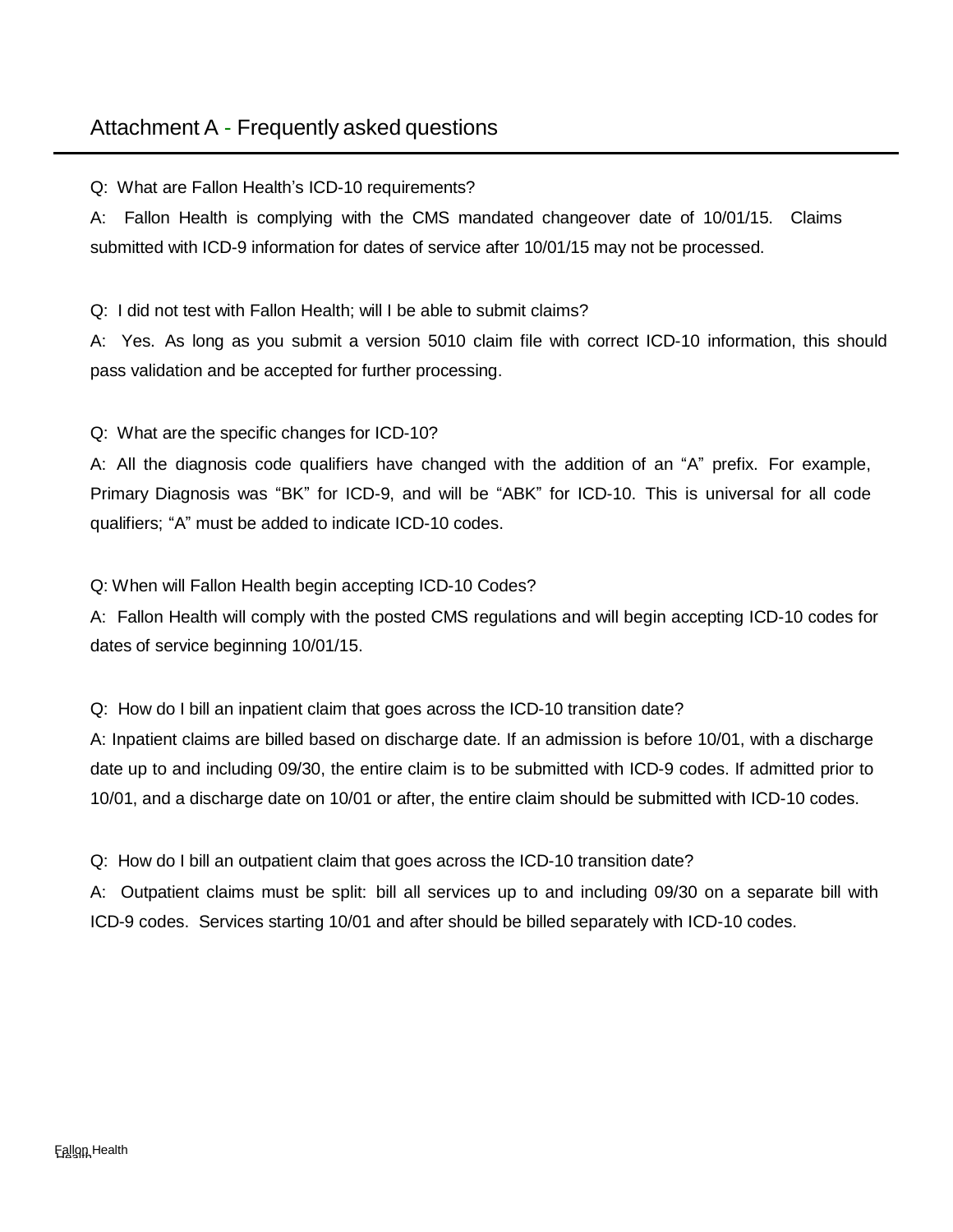Q: What is claim payment turnaround time for EDI claims?

A: In most cases, payment will be received within 30-45 business days from date of submission.

Q: What is a Fallon Health (FH) or Fallon Heath Weinberg (FHW) payor ID number and when would I use one?

A: A Payor ID number is required for claim submissions that go through a clearinghouse. The number is assigned by the clearinghouse and is used to route your claims to the correct health plan for payment. If you plan on using a contracted clearinghouse to submit your claims to Fallon Health or FHW, you can obtain our Payor ID from the clearinghouse directly or by calling the EDI Team.

Q: How do I know if my claims are being submitted directly to Fallon Health/FHW or if they are submitted through a clearinghouse?

A: Your software vendor or information technology department should be able to provide you with this information. If you are having trouble determining how your claims are submitted to Fallon Health or FHW, please call 1-866-275-3241, ext. 69968, and we can help you obtain this information.

Q: If I am submitting my claims to Fallon Health or FHW through a contracted clearinghouse and I am having submission problems, who should I call?

A: You should always contact the clearinghouse helpdesk first and open up a case before calling the EDI Team. This is a required step to resolve claim submission problems.